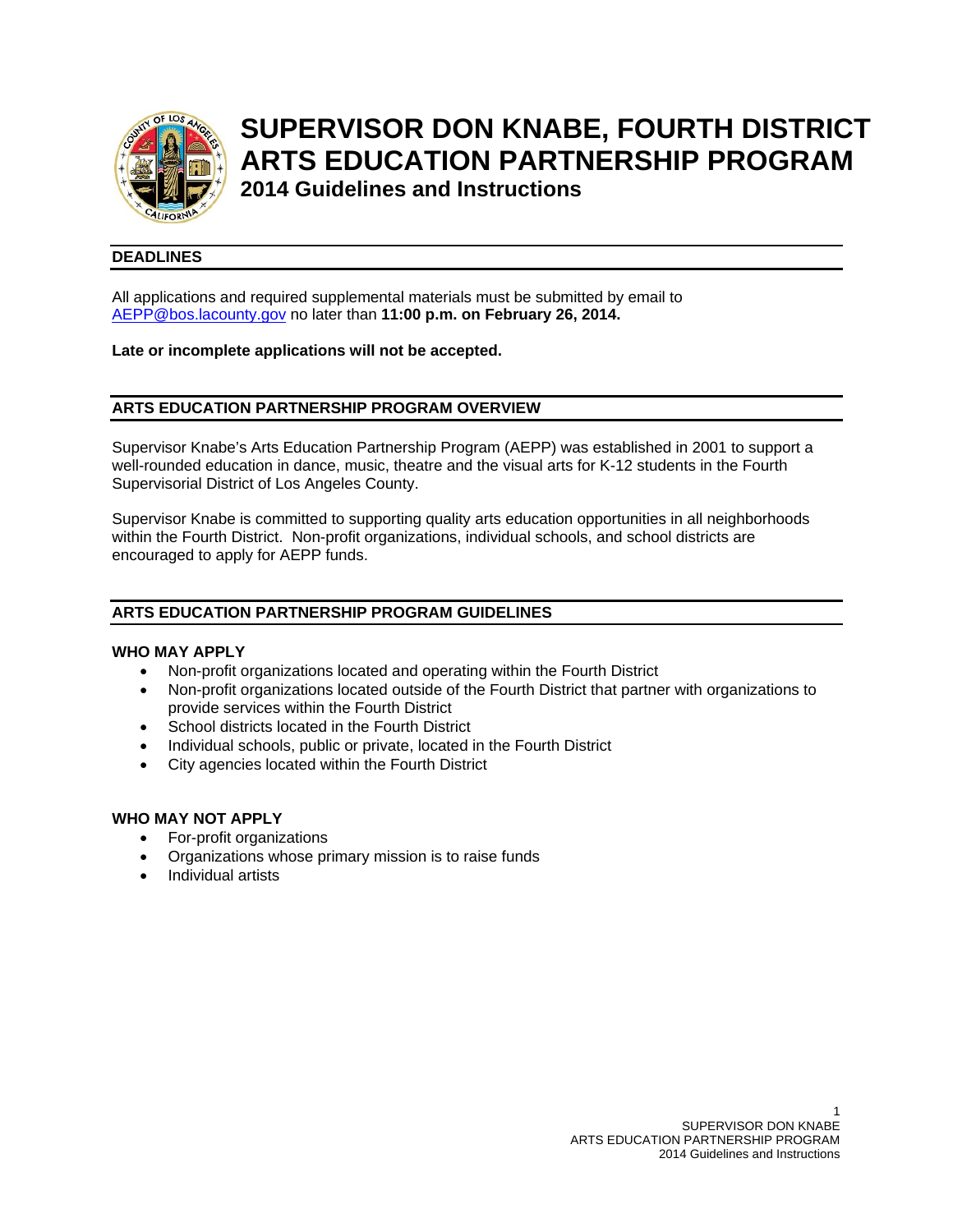# **PROJECT SUPPORT**

The Arts Education Partnership Program will provide project support funding for the period of **July 1, 2014 – June 30, 2015** to expand arts education opportunities in the Fourth District.

Examples of projects eligible for the grants include:

- Enhancement of students' skills in the arts through interfacing with professional artists and arts organizations
- Professional development for teachers (classroom teachers, arts specialists, and teaching artists) in artistic skills, information, and knowledge
- **Equipment or supplies to support quality arts instruction**
- Evaluation of the impact of arts education programming to date with recommendations to strengthen and deepen services provided to students
- Long-range planning to provide sequential arts education in one or more schools or district-wide

Funding may **NOT** be used for any of the following:

- Competition entry fees
- Out-of-state travel expenses (e.g. buses, hotel rooms, etc.)
- Capital expenditures (e.g. building improvements)
- Trusts or endowment funds
- Expenses incurred before contract starting date
- Expenses incurred after contract end date
- Projects occurring outside the Fourth District

#### **REQUESTS**

Only one application per organization can be submitted. Applicants can request up to \$10,000. **Exception:** Requests and award amounts cannot exceed 50% of the organizations' revenue from the last completed fiscal year.

For example, if the organization's cash revenue in the last completed fiscal year is \$20,000 or more, the organization may request up to \$10,000 of support. However, if the organizations' cash revenue is less than \$20,000, the organization should multiply that year's revenue by 50% to calculate their maximum request amount.

Schools, school districts, and government agencies should use their department budget to calculate the previous year's cash revenue.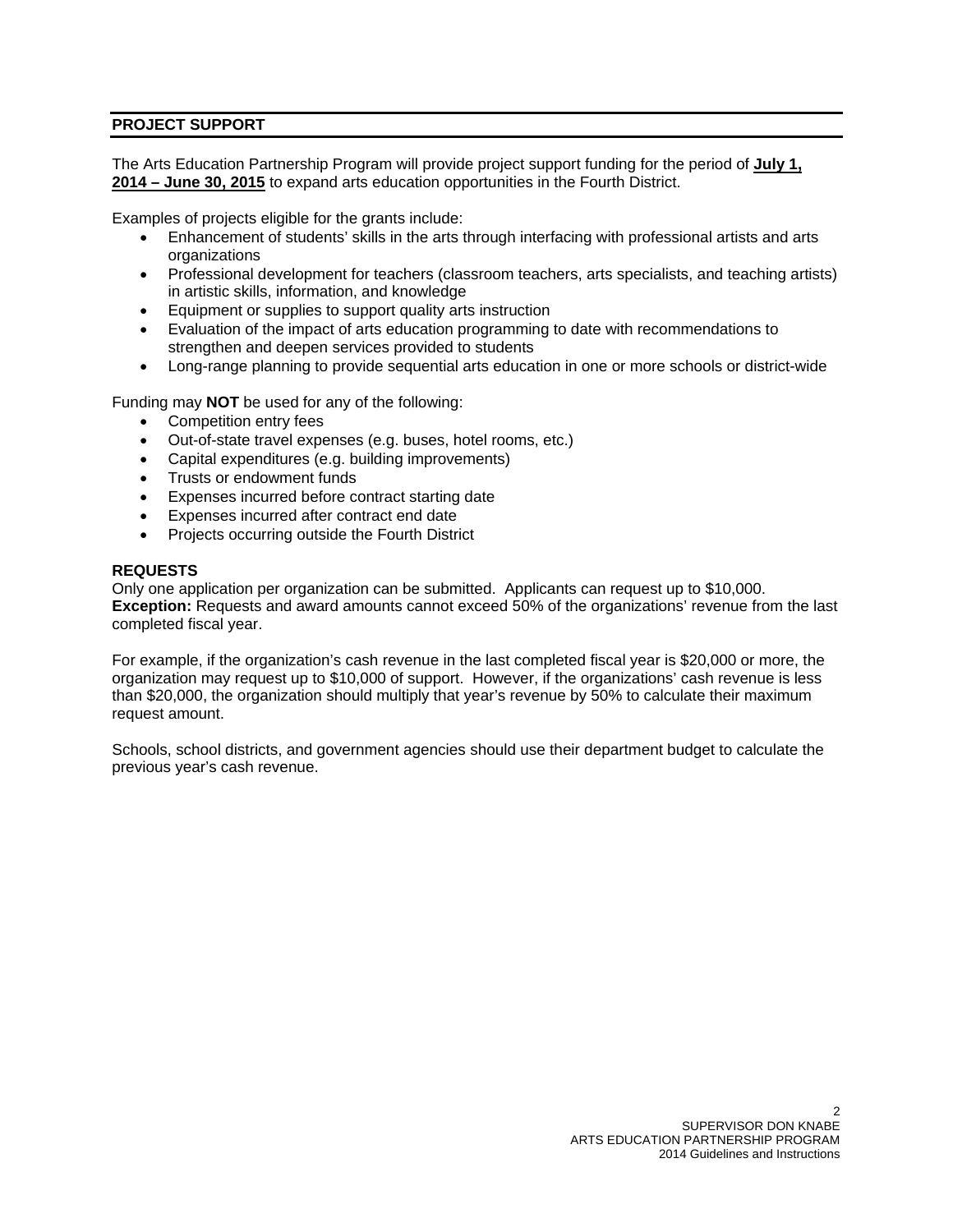# **MATCHING FUNDS REQUIREMENT**

All funding must be matched on one-to-one basis (1:1). At least 50% of the match must be a cash match and up to 50% of the match can be in-kind support.

For projects occurring in a school, a cash match directly from the school or district budget is the preferred source of matching funds and will be considered favorably during the review process.

For example:

|              | <b>AEPP</b><br><b>Request</b> | 1:1 Applicant Match<br>(at least 50% of match<br>must be cash) |                       | Project<br><b>Budget</b> | <b>Expected Source</b><br>of Match                           |
|--------------|-------------------------------|----------------------------------------------------------------|-----------------------|--------------------------|--------------------------------------------------------------|
|              | (A)                           | <b>CASH</b><br>(B)                                             | <b>IN-KIND</b><br>(C) | $(A) + (B) +$<br>$(C) =$ |                                                              |
| <b>TOTAL</b> | \$10,000                      | \$5,000                                                        | \$5,000               | \$20,000                 | XYZ Unified<br><b>School District</b><br><b>General Fund</b> |

# **AWARDS**

Award amounts are based upon available funding, the organization's score as assigned by the peer panel, and Supervisor Knabe's review.

# **REVIEW CRITERIA**

For the purpose of the Arts Education Partnership Program, a high quality arts education project has clear objectives that are tied to the arts learning needs of the students and meets the Content Standards for California Public Schools, which include the Visual and Performing Arts Standards (VAPA). In-school projects should help achieve the school's or district's goals for arts education.

High quality supplemental materials will demonstrate the following:

- Lesson plans demonstrate sequential units of instruction, provide participatory artistic experiences, and include student assessments
- Study guides effectively prepare students for the program
- Evaluation tools effectively determine if the learning objectives have been met

Applications will be reviewed by a panel using the following criteria:

### **Quality of Project**

- Quality of project objectives
- Quality of lesson plans or study guides
- Quality of project plan

#### **Project Capacity**

 Ability and knowledge to effectively implement the project, including experience in K-12 arts education

### **Fiscal Responsibility**

Source(s) of matching funds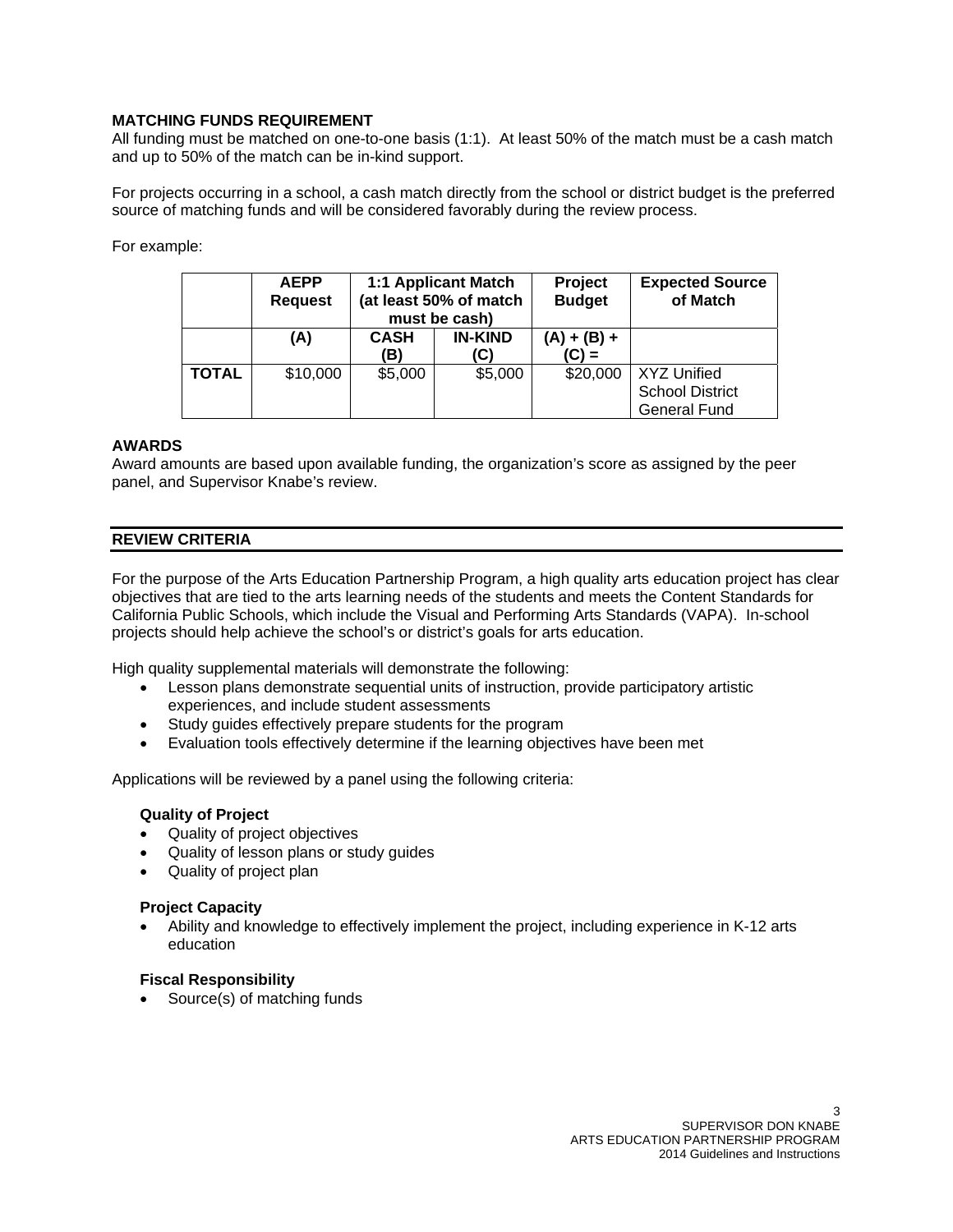# **APPLICATION ASSISTANCE AND VAPA STANDARDS WORKSHOP**

All applicants are strongly encouraged to attend the AEPP application assistance workshop:

# **RSVP ONLINE**

# **Wednesday, January 29th**

1pm-4pm Los Angeles County Arts Commission 1055 Wilshire Blvd., Suite 800 Los Angeles, CA 90017

### **Part I: Standards-based Lesson Planning**

This session will focus on building strong arts education programs using VAPA standards and best practices in lesson planning.

# **Part II: Application Assistance Workshop**

Learn how to apply for the Arts Education Partnership Program. Walk through the guidelines, application process and review criteria.

# **APPLICATION INSTRUCTIONS**

**All information must be typed in the application provided. The application has been created as a fill-able form document so you are able to type directly into the application where indicated in grey.** Please adhere to the maximum number of words for each section as indicated below in the instructions.

### **A. APPLICANT INFORMATION**

Questions (1 - 11) Enter information as requested.

# **B. PROPOSED PROJECT OVERVIEW**

Questions (1 - 7) Enter information as requested. This information provides a general overview of the project for the panelists.

*Question (1)* Provide a brief, yet clear, summary of the project.

*Question (2)* Select the primary art form for the proposed project. If one or more art forms will be included, please select more than one answer.

*Question (3)* Indicate the budget for your organization for the most recently completed fiscal year. Schools, school districts, and government agencies should use their department budget.

*Question (4)* Indicate your organization's cash revenue for the most recently completed fiscal year.

*Question (5)* Grant requests should not exceed \$10,000 or 50% of the organization's cash revenue listed in the previous question.

*Question (6)* Indicate if this project is taking place in-school (e.g. a classroom of K-12 students) or outof-school setting (e.g. a community center). Indicate if this is a new or existing project.

*Question (7)* List the locations and addresses at which the arts instruction will take place.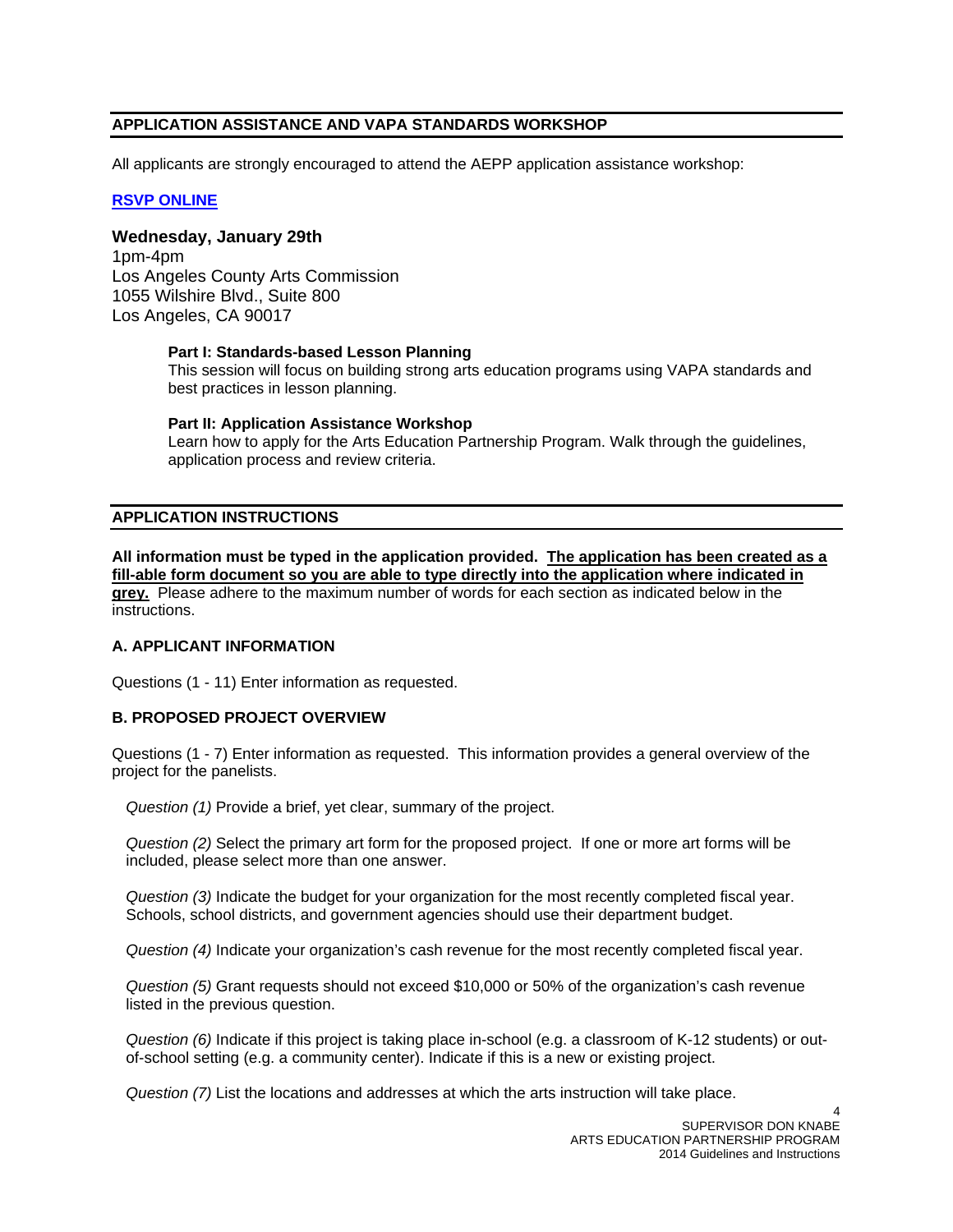# **C. PROJECT NARRATIVE**

Questions (1-5) Enter information as requested. The information provided in this section will be used to evaluate the application. All questions have character limits that are clearly labeled in the application.

*Question (1)* Mission - State the mission of the organization in one to two sentences. Describe how arts education is part of or supports the mission of the organization. For school districts or schools, if there is an adopted arts education policy for the district, briefly describe its key elements here.

*Question (2)* History - Describe any significant achievements or developments in the organization. Include the most pertinent experiences and qualifications of the organization in providing arts education to K-12 students over the past three years.

*Question (3)* Project *-* Clearly describe the project for which funding is requested. The objectives for the project must be addressed, as well as the number of students that will benefit from the project. Address the length of the services--such as the number of days/weeks students will be participating--the amount of time students will be served per week, and location. *For in-school projects, describe how the project addresses the school's or district's current year goals for arts education.* 

To research school's or district's policies and plans, visit their Web sites or search *Arts for All's* Models and Materials directory at http://models.lacountyartsforall.org.

*Question (4)* Audience - Describe the population that will be served by the project. In addition to demographic information, explain who the students are and how they are selected for participation.

*Question (5)* Strategies and timelines - Clearly indicate how the project objectives will be met. Include dates for all applicable details regarding project development and implementation.

*Question (6)* VAPA Standards- Briefly explain how the organization's arts education services address the Visual and Performing Arts Content Standards. *The California State Curriculum Standards are available at: http://www.cde.ca.gov/be/st/ss/documents/vpastandards.pdf* 

*Question (7) Only for previous recipients of funding from AEPP* - How has the program developed since you last requested funding from the Arts Education Partnership Program? What assessments and refinements have been made to the program?

### **D. QUALIFICATIONS OF PROJECT TEAM**

Questions (1-2) Enter information as requested. The information provided in this section will be used to evaluate the application.

 *Question (1)* Staff and volunteers include:

- Lead administrative staff responsible for implementing and monitoring the project
- Lead artistic staff responsible for instruction
- Volunteers that do charitable or helpful work without payment for services

*Question (2)* Partners include:

 Staff with organizations that will play a key role in assisting the applicant with the development or implementation of the project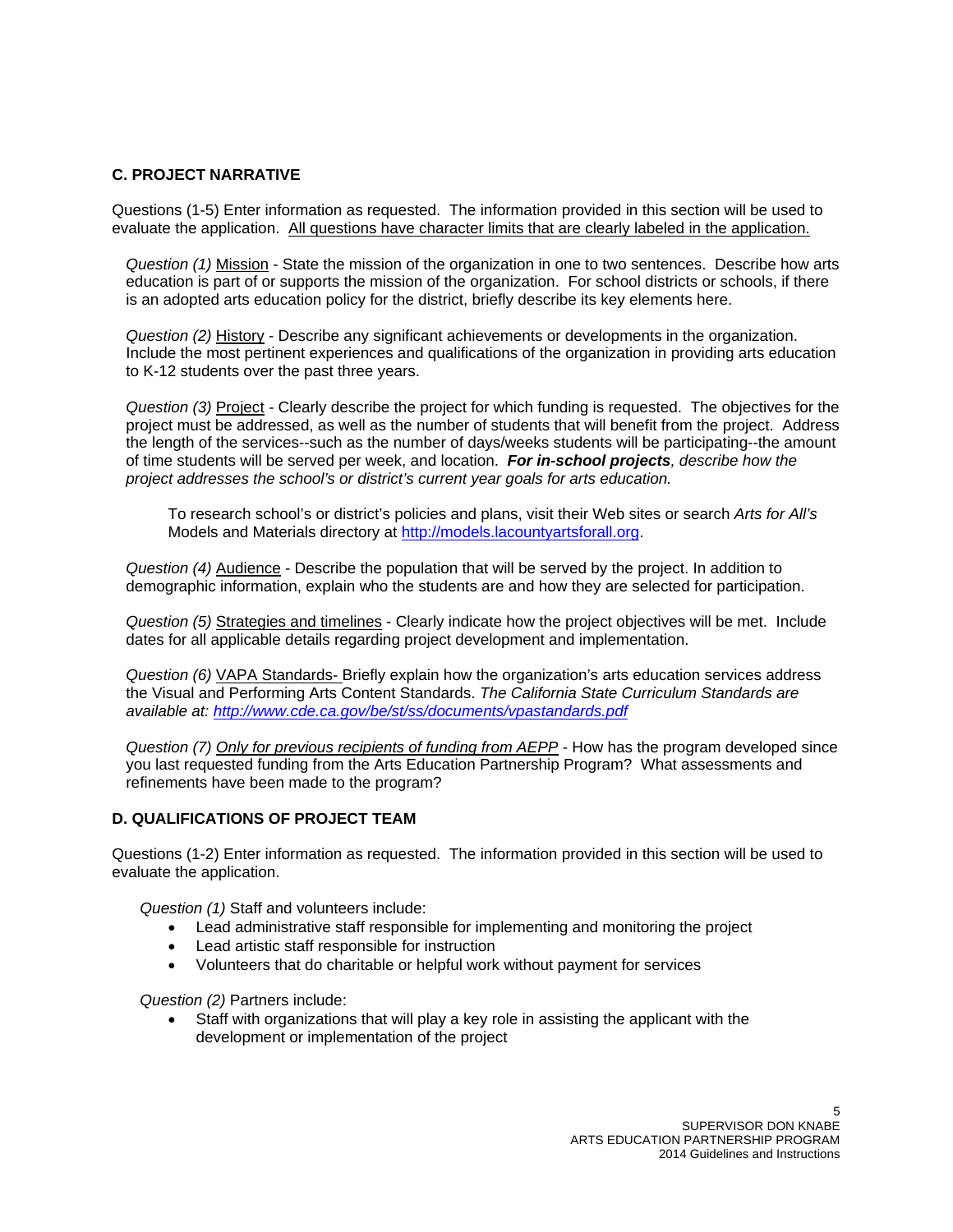## **E. PROJECT BUDGET**

Questions (1-3) Enter information as requested. The information provided in this section will be used to evaluate the application.

*Question (1)* The expenses should only reflect those project costs that will be incurred during the project period, July 1, 2013 – June 30, 2014. Round all numbers to the nearest \$100. AEPP grant requests should not exceed \$10,000 or 50% of the last year's revenue.

*Matching Funds -* All AEPP requests must be matched 1:1. At least 50% of the match must be a cash match and 50% of the match can be in-kind support. See the Matching Funds Requirement section of this document (page 4) for additional information.

*Cash Match* refers to cash revenues, donations or grants that are required to support the total project budget. For projects occurring in-school, a cash match directly from the school district or school budget is the preferred source of funding and will be considered favorably during the review process. Clearly identify sources for cash match.

*In-Kind Match* refers to non-cash items such as donated space, supplies, or volunteer services that will support the total project budget. Clearly identify sources of in-kind match. **Asterisk (\*) those sources that are committed or secured**.

*Question (2)* Use this space to provide clarifications regarding the Project Budget. Where applicable, specify the fee or rate for personnel. Example: Artists  $(2 \otimes $300$  per week x 10 weeks = \$6,000). Indicate sources of matching funds and indicate if funds are committed or secured.

*Question (3)* Describe plans to execute the project if the total AEPP request is not received.

## **F. SUPPLEMENTAL MATERIAL**

Questions (1-2) Enter information as requested. The information provided in this section will be used to evaluate the application. Clearly mark on each item the name of the organization that is applying for the grant.

*Question (1)* Provide narrative responses to the questions about the program's evaluation tools. List the evaluation tools that will be used to determine if project objectives have been met. Sample evaluation tools include, but are not limited to, evaluation plans or data collection tools such as rubrics or survey questions. The evaluation tools can be blank or completed by past participants. Evaluation tools must be attached as supplemental material.

*Question (2)* Provide narrative responses to the questions about the program's curriculum samples. List the lesson plans or study guides that will be used in the project. Lesson plans demonstrate sequential units of instruction, outline participatory artistic experiences, and include student assessments and study guides are designed to help prepare students for the program. Lesson plans or study guides must be attached as supplemental material.

**Only the supplementary materials requested above will be accepted**. Additional supplementary materials submitted will not be included in the panel review. All supplementary materials must be submitted along with the final application by the deadline. Supplemental materials must be submitted electronically. Acceptable formats include Word, PDF, JPEG, and TIFF. **Supplemental materials are not to exceed 5 megabytes in size.**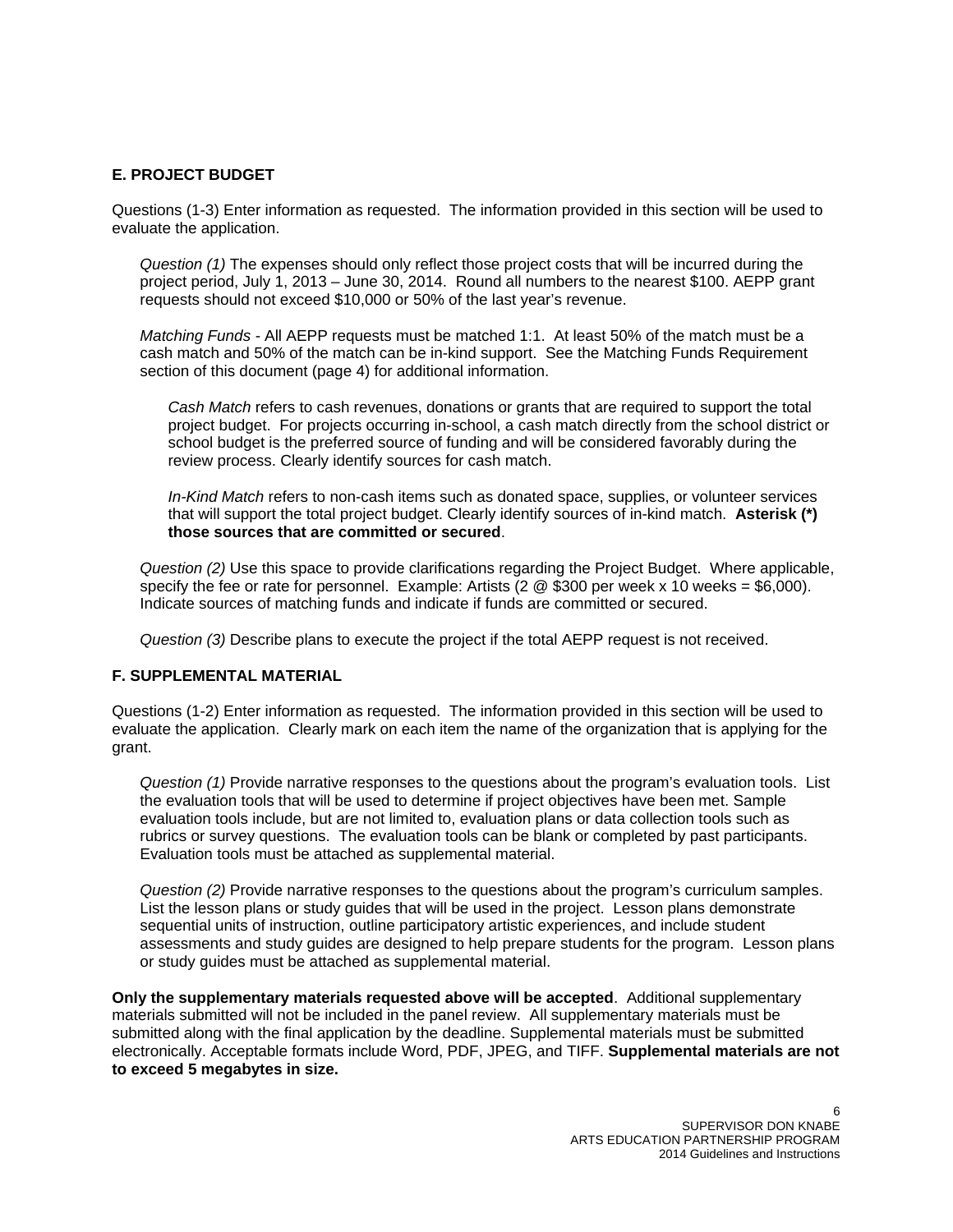# **G. AUTHORIZATION**

Completing this section certifies that the authorized official (e.g. executive director, board president) has read and approved the submission of this proposal and certifies that the information contained in this application is true and correct to the best of their knowledge. This individual must be a representative of the applicant organization who has the authority to sign legally binding documents on behalf of the organization. For example, an executive board officer (i.e. President) or an executive staff member with signing authority (i.e. Executive Director or CFO).

# **APPLICATION SUBMISSION**

The authorized application and all supplemental materials must be submitted by email to AEPP@bos.lacounty.gov no later than **11:00 p.m. on February 26, 2014.**

# **Late or incomplete applications will not be eligible for funding.**

# **APPLICATION REVIEW AND APPROVAL**

Applications will be reviewed for eligibility and an independent panel will evaluate all eligible applications. Panel recommendations will be forwarded to Supervisor Knabe for final approval. Organizations will be notified in the early summer of 2013.

# **COUNTY RESOURCES TO SUPPORT AEPP APPLICATIONS**



### *Arts for All*

*Arts for All* is working to bring creativity to every L.A. County classroom by empowering school districts to prepare all students for the workforce of tomorrow. The region-wide collaboration includes more than 100 partners with the goal of serving all 1.6 million public K-12 students in Los Angeles County. Currently *Arts for All*, the L.A. County-wide collaboration to bring creativity to every classroom, is working in 54 school districts reaching 582,000 students. Visit www.lacountyartsforall.org to learn more. *Arts for All* resources that can support constituents in the Fourth District include:

# *Online resource to support the needs of educators, community stakeholders and policy makers in achieving sequential K-12 arts education:*

- **Programs for Students** enables educators to strategically search for arts education programs by arts discipline, subject area, grade level, program type, and cultural origin. The directory also includes streaming video and an electronic booking form to facilitate communication between teachers and arts education providers. There are currently over 100 artists and arts organizations listed on the site, representing 250 programs.
- **Models and Materials** is a searchable database of over 200 resources that can support and expand school's commitment to systemic arts education, such as examples of school district arts policies and resources for strategic planning.
- **Programs for Educators** enables educators to strategically search for providers of arts education professional development for K-12 educators.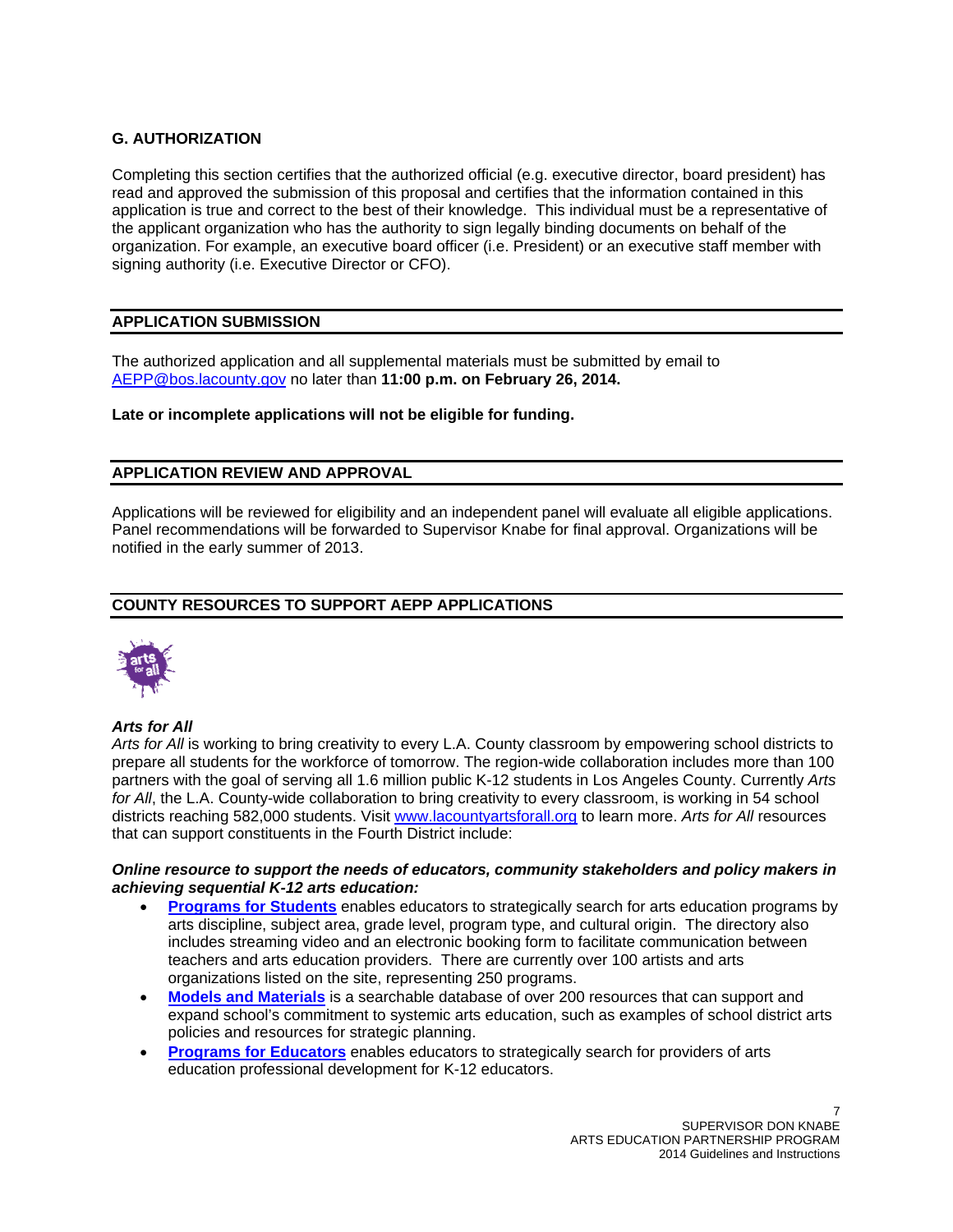**Designing the Arts Learning Community: a Handbook for K-12 Professional Development Planners** is a guide to designing arts education professional development for K-12 classroom teachers and provides a searchable database of 50 arts learning communities.

## *Technical Assistance for In School K-12 Arts Education*

To help school districts spend funding strategically and to build capacity to provide arts education, County school districts are eligible to receive training and technical assistance through a coach to develop and adopt a comprehensive arts education policy and budgeted plan. Fifty-four school districts are currently participating, including ABC, East Whittier City ES, Hacienda/La Puente, Hermosa Beach City, Little Lake City, Los Nietos, Manhattan Beach, Norwalk-La Mirada, Palos Verdes Peninsula, Paramount, Redondo Beach, South Whittier, Whittier City, and Whittier Union school districts from the Fourth Supervisorial District. To learn more about how your district can receive coaching to plan for arts education, contact Kimberleigh Aarn, Senior Planning Manager, Arts for All, Los Angeles County Arts Commission, at 213- 202-5858.

To learn more, please visit www.lacountyartsforall.org.